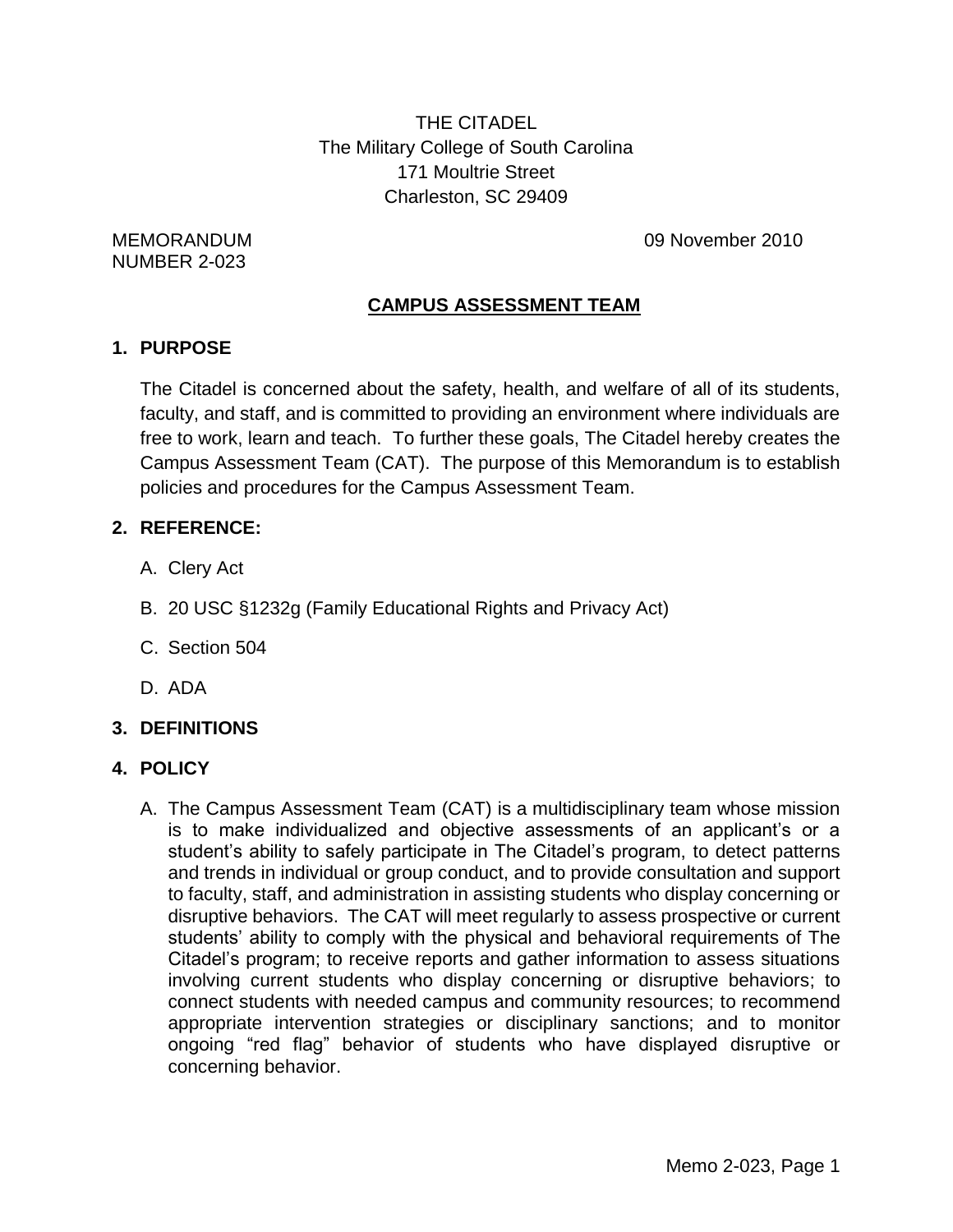The Citadel encourages all students to identify emergency contacts and authorize release of information each school year. The Citadel will contact emergency contacts in situations where a student gives sufficient cumulative warning signs that lead the school/school officials to believe that the student may be a danger to himself / herself or others.

- B. Membership
	- 1. Permanent Members
		- a. Provost (Chair)
		- b. Commandant
		- c. Associate Provost for Academic Affairs
		- d. Director of Counseling Center
		- e. Director of Academic Support Center
	- 2. Itinerant members
		- a. The Citadel Surgeon (for cases involving health or physical condition of an applicant, cadet, or student)
		- b. Chief, PSAF (for cases involving disruptive or disturbing behavior)
		- c. Director of Admissions (for cases involving applicants for admission / readmission to Corps of Cadets)
		- d. Associate Provost for Planning, Assessment, and Evaluation and Dean of Enrollment Management
	- 3. *Ad hoc* members
		- a. Battalion and company tactical officer
		- b. Company academic advisor
		- c. Cadet's academic advisor
		- d. Athletic coach or club advisor/supervisor

Any member of the CAT may send a delegate to act in his / her stead. The General Counsel, or designee, shall serve as counsel to all meetings of the Campus Assessment Team.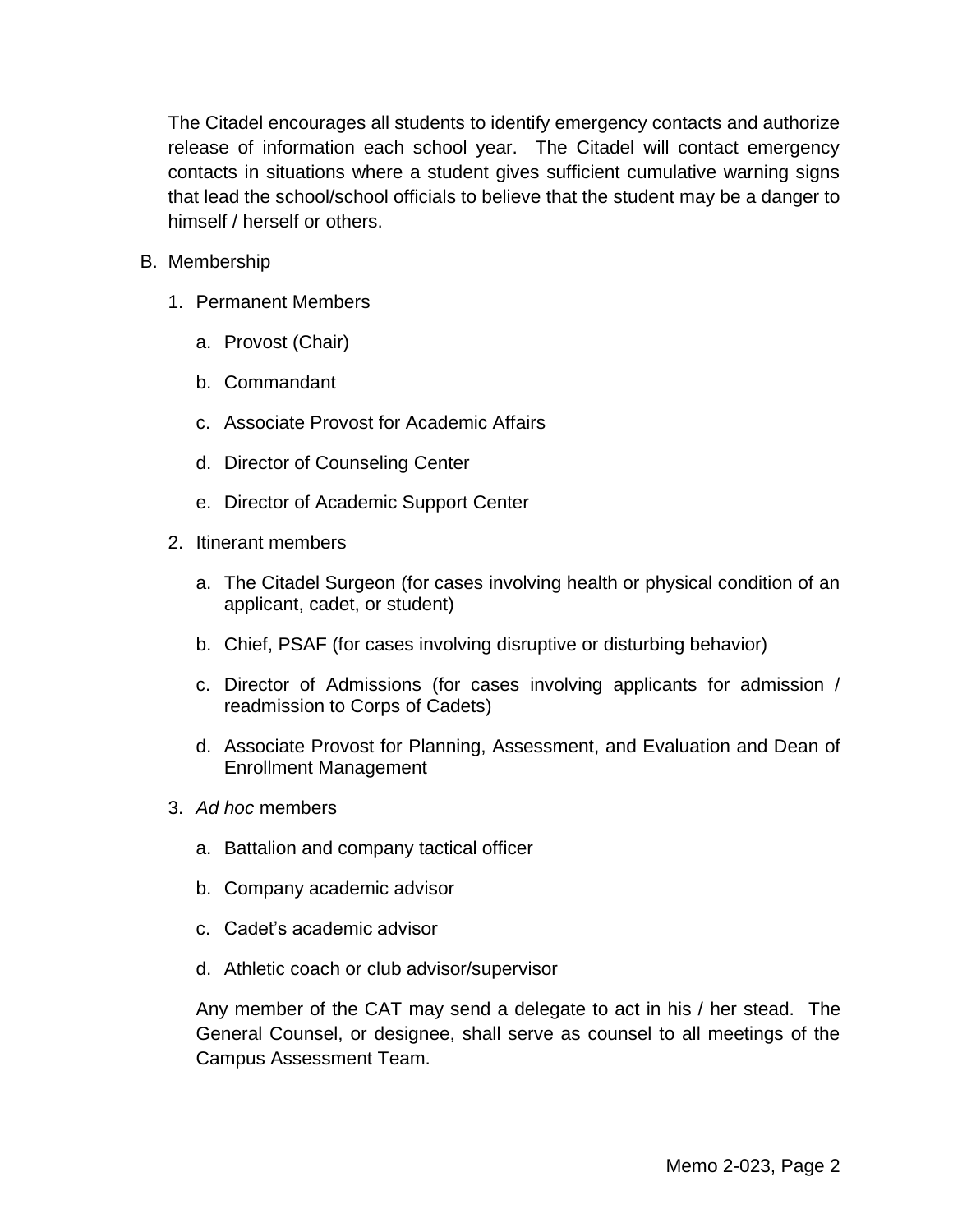- C. Reporting: It is the responsibility of every administrator, faculty member, staff member and student to take any threat or violent act seriously and to report those students who show any type of behavior that could threaten their own safety or the well-being of The Citadel community.
	- 1. Any individual who believes there is an immediate danger to the health or safety of any member of The Citadel community should contact Public Safety.
	- 2. Disturbing behaviors and/or potentially dangerous situations should be reported to any member of the CAT, a tactical officer, academic advisor or other Citadel representative. The CAT encourages, but does not require, the use of Annex A to report concerns. Reports may be made in person, telephonically, by email or text message, or through any other medium which provides the CAT with sufficient information to identify the individual at issue and the nature of concern.
	- 3. All reports of violence will be handled in a confidential manner, with information released only on a need-to-know basis within the campus community and in accordance with federal and state laws and regulations.
	- 4. Retaliation. Retaliation against any person who files a report pursuant to this policy is strictly prohibited, and grounds for discipline.
	- 5. Confidentiality. Every effort will be made to protect the safety and anonymity of anyone who reports concerns about a threat or act of violence.
- D. Reasons for Referral: Individuals that qualify for CAT referrals include the following:
	- 1. An applicant for admission or readmission to the College whose file indicates an inability to comply with the physical requirements of The Citadel, such that the applicant would be a danger to himself / herself or others.
	- 2. An applicant for admission or readmission to the College who has been convicted of a crime involving assaultive or felonious behavior, who has a record of violent behavior, or who has a record of academic dishonesty or disciplinary rule violations elsewhere;
	- 3. Any student who demonstrates disruptive behavior that interferes with the mission and/or normal operations or activities of The Citadel, its students, faculty, and staff. Such behavior includes, but is not limited to:
		- a. Self-injurious behaviors: Overt, self-injurious physical behaviors or threats of self-injurious behavior (e.g. expressions of suicidal thoughts or actions, self-inflicted wounds, ingestion of toxic substances, overdoses of prescribed medicines).
		- b. Threats of or damage to property or other persons;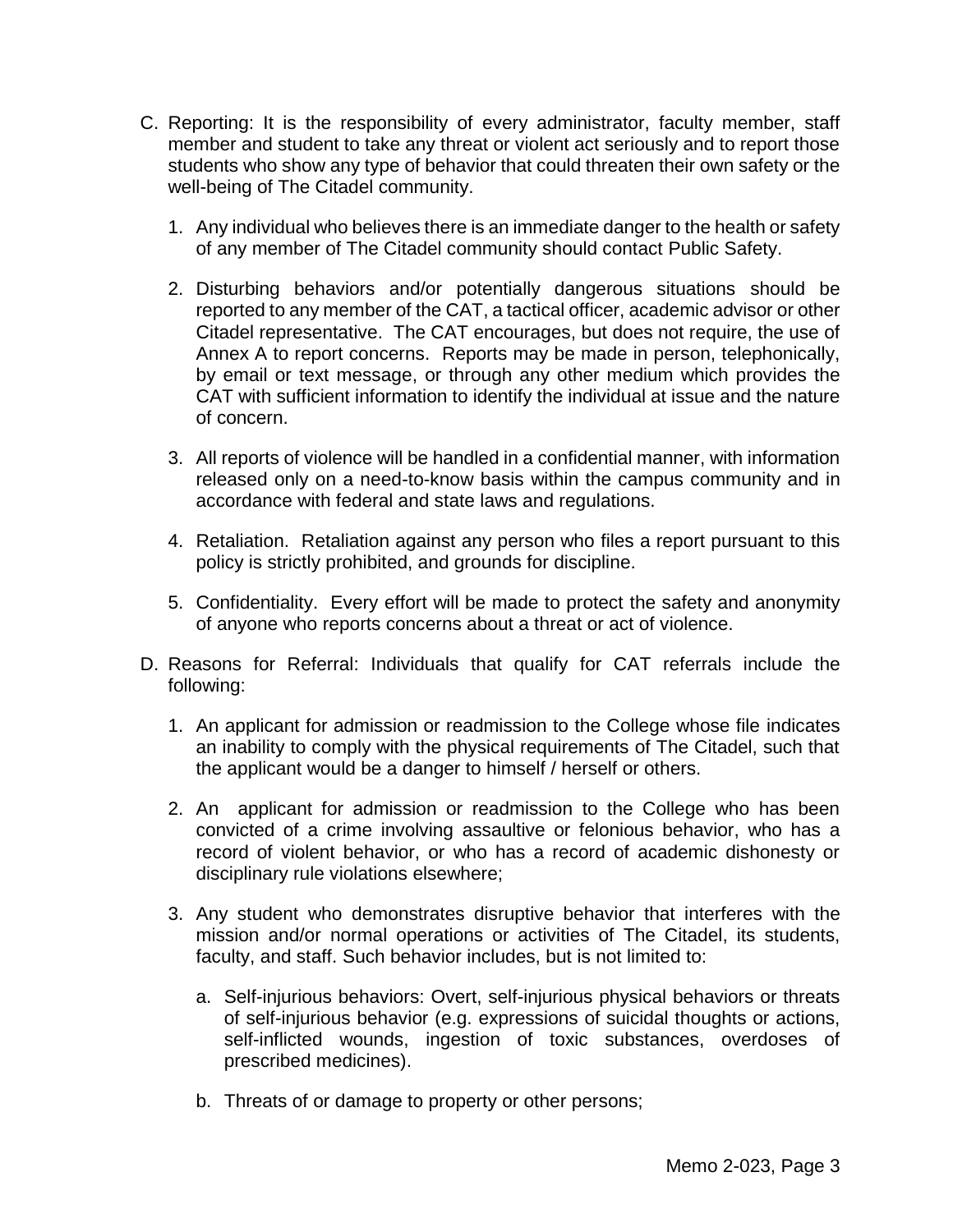- c. Acts indicating that the student is out of contact with reality and/or unaware of the consequences of his/her actions.
- 4. Cadets who exhibit continuing inability to meet physical requirements of The Citadel educational program. Such inability may be manifested by, among other acts:
	- a. Visiting the Infirmary 21 times or more during a single semester, or spending 21 days or more on some combination of "X" status, medical leave, inpatient status, etc.
	- b. Temporary Duty Status lasting significantly longer than anticipated for a particular illness or injury.
	- c. Major illness or injury which may preclude cadet participation in military, athletic or academic duties for a protracted period.
	- d. Fourth class cadets missing a significant portion (more than 30%) of the fourth class cadre training period.

The Citadel Surgeon is responsible for monitoring cadet "X" status, medical leave, Infirmary usage, etc., and will refer appropriate cases to the CAT.

- 5. Non-cadet students who exhibit continuing inability to meet the physical requirements of The Citadel educational program. Such inability may be manifested by, among other acts:
	- a. Ten (10) or more class absences due to health issues
	- b. Major illness or injury which may preclude student participation in academic duties for a protracted period.
- E. Risk Assessment: The CAT makes individualized and objective assessments of a qualified applicant's or student's ability to safely participate in The Citadel's program based on reasonable medical judgment relying on the most current medical knowledge, as appropriate, and/or the best available objective evidence. This evidence may include:
	- 1. The nature, duration and severity of the risk presented by the student;
	- 2. The probability that the potential harm will actually occur; and
	- 3. The likelihood that reasonable accommodations or mitigating measurements will sufficiently reduce the risk. In determining whether accommodations are reasonable, the CAT will consider whether the accommodations will:
		- a. Require fundamental alterations to The Citadel's program,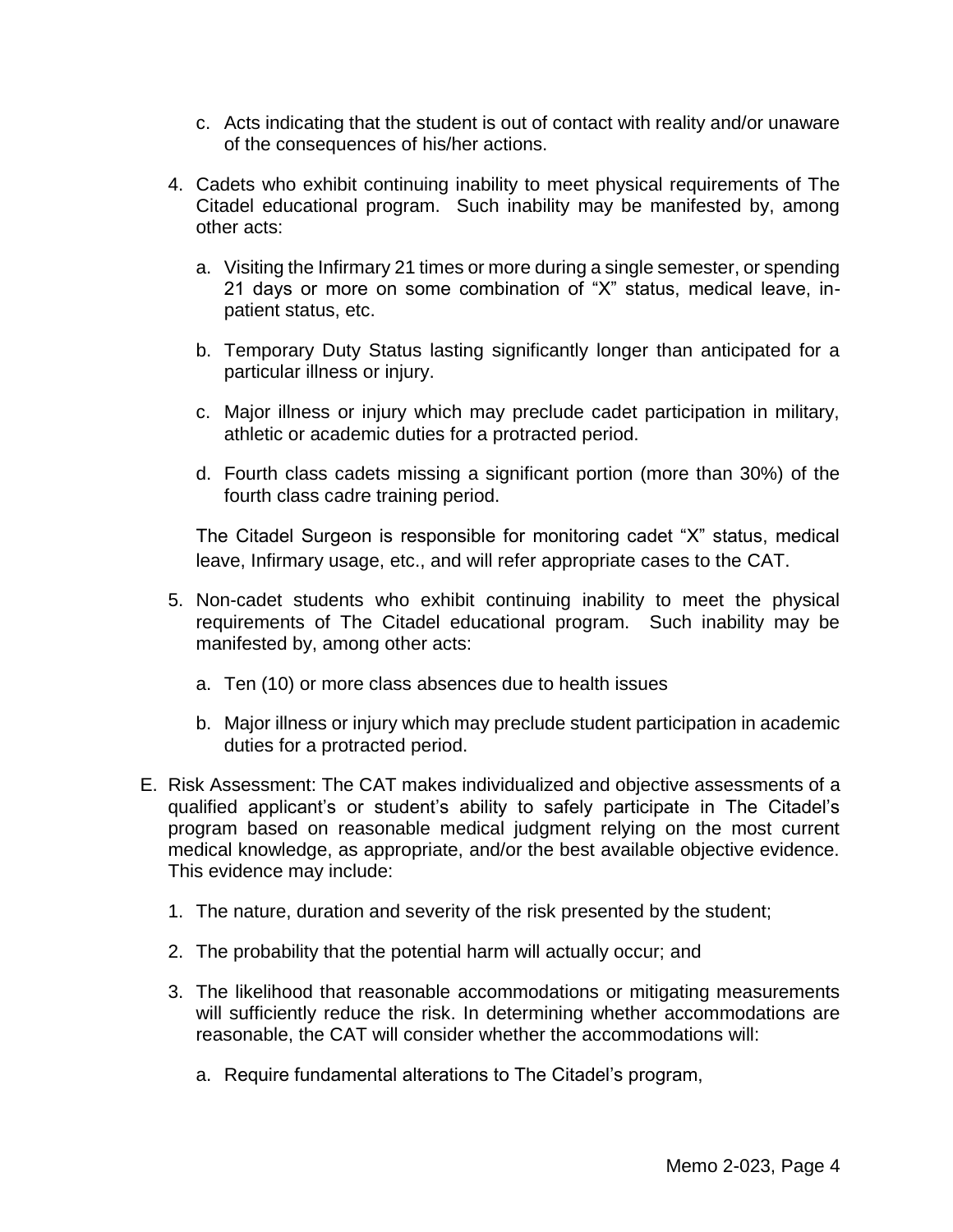- b. Require The Citadel to lower institutional standards, or
- c. Will impose an undue burden on The Citadel
- F. Procedure for Cases Involving Applicants for Admission or Readmission

Most cases involving an applicant for admission will be handled administratively by the Office of Admissions, in consultation with the Citadel Surgeon or Provost, as appropriate. However, any office may refer an applicant's file to the CAT.

- 1. Upon receipt of a report that an applicant may be unable to comply with the physical requirements of The Citadel, or has a history of criminal or violent behavior, the CAT will review the applicant's file. Normally, the CAT will convene to review the applicant's request and make a decision regarding admission or readmission. However, the Chair may elect to have the CAT determine a request for readmission by email or other electronic means. If any member of the CAT requests that the CAT meet to discuss such a case, the Chair will convene the CAT at the next available opportunity
	- a. In the event of referral for apparent inability to comply with the physical requirements of The Citadel, the CAT may request additional medical reports from the applicant.
	- b. In the event of referral for previous criminal or violent behavior, the CAT may consider information which indicates, among other factors, whether the applicant has an understanding of the past offense, the ability to learn from the experience, and a desire to obtain an education in order to fulfill future goals.
- 2. Prior to making its determination, the CAT may, but is not required to, interview the applicant. The CAT may designate an individual member of the CAT, or another college official, to conduct the interview on behalf of The Citadel.
- 3. The CAT only determines whether a referred applicant's physical condition or past behavior disqualifies him/her from admission to The Citadel. The Office of Admissions is responsible for evaluation of the applicant's academic and other qualifications, but will take no further action on applications referred to the CAT until the CAT reaches its decision.
- 4. Company Assignment (Corps of Cadets only): Cadets returning from any type of suspension or dismissal are not guaranteed to be able to return to their former company or battalion. In accordance with the College Catalog, the Commandant of Cadets or his designee will assign all such returning cadets to a company and battalion in accordance with the needs of the South Carolina Corps of Cadets (SCCC). The decision of the Commandant on these matters is final.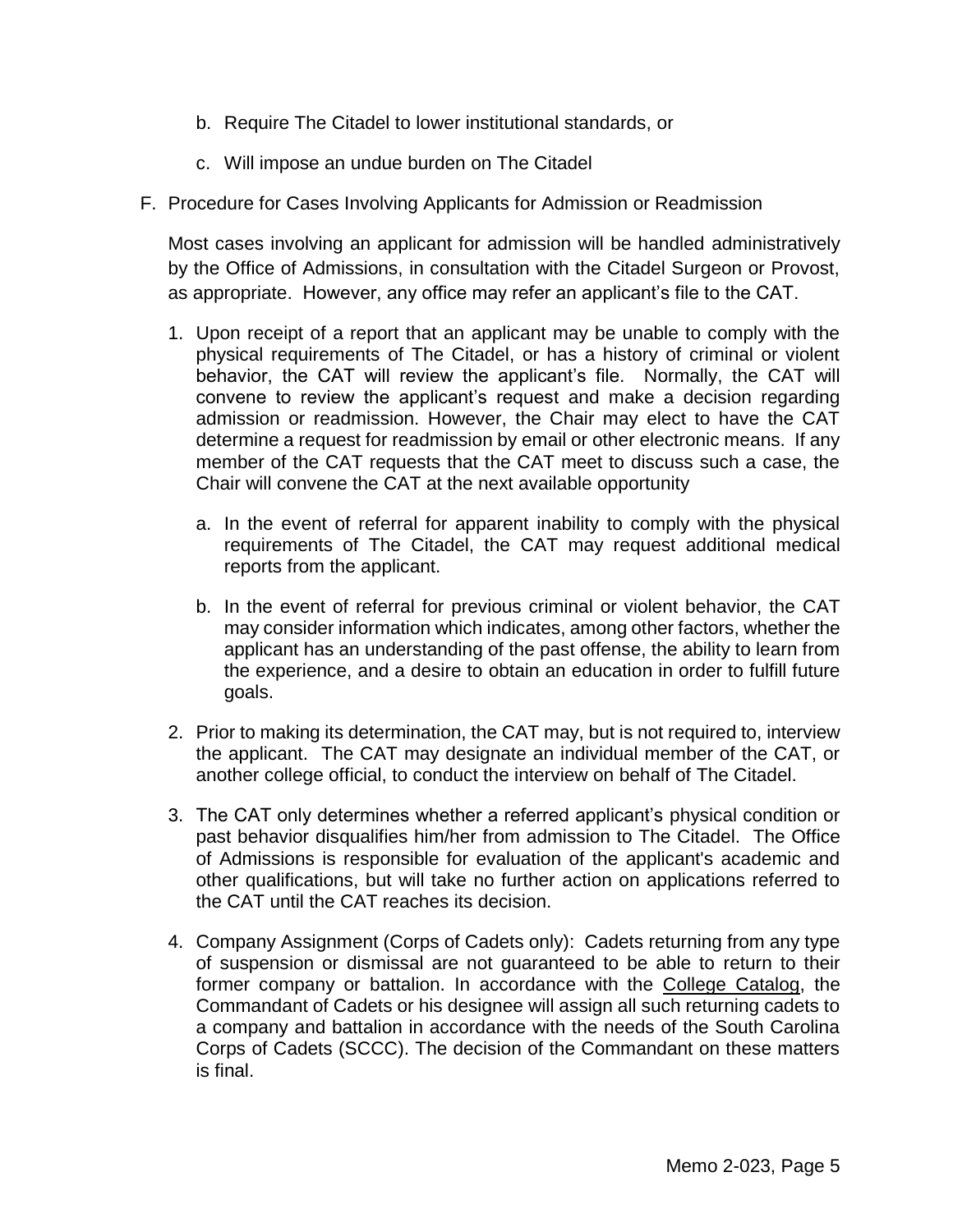5. Deadlines: Applications for readmission must be submitted in accordance with the following schedule.

| For Admission in:             | Deadline  |
|-------------------------------|-----------|
| <b>Fall semester</b>          | June 1    |
| Spring semester               | October 1 |
| <b>Maymester and Summer I</b> | March 1   |
| Summer II                     | April 1   |

- G. Procedure for Cases Involving Students Referred for Potential Inability to Meet Physical Requirements
	- 1. Upon receipt of a report that an enrolled student may be unable to continue at The Citadel as a result of physical limitations, the CAT will meet to review the student's file.
	- 2. The student will appear before the CAT to show cause why he or she should not be withdrawn from the College. During this hearing:
		- a. The College Surgeon will describe the physical condition which has led to the student's referral to the CAT.
		- b. The Commandant will describe the training missed or to be missed.
		- c. The student will be afforded the opportunity to provide information in response to the College's information, including medical reports or other appropriate documentation.
	- 3. The CAT may refer the student to appropriate resources for additional evaluation or treatment. The CAT may consider any failure or refusal to undergo such evaluation or treatment.
	- 4. After review of all pertinent details, the CAT will make one of the following recommendations:
		- a. Continuation in student status.
		- b. Continuation in student status with follow-up review.
		- c. Medical discharge.
		- d. (Cadets only) Referral to a Commandant's Board for malingering.
- H. Procedures for Students Posing a Danger to Self, Others, or College Property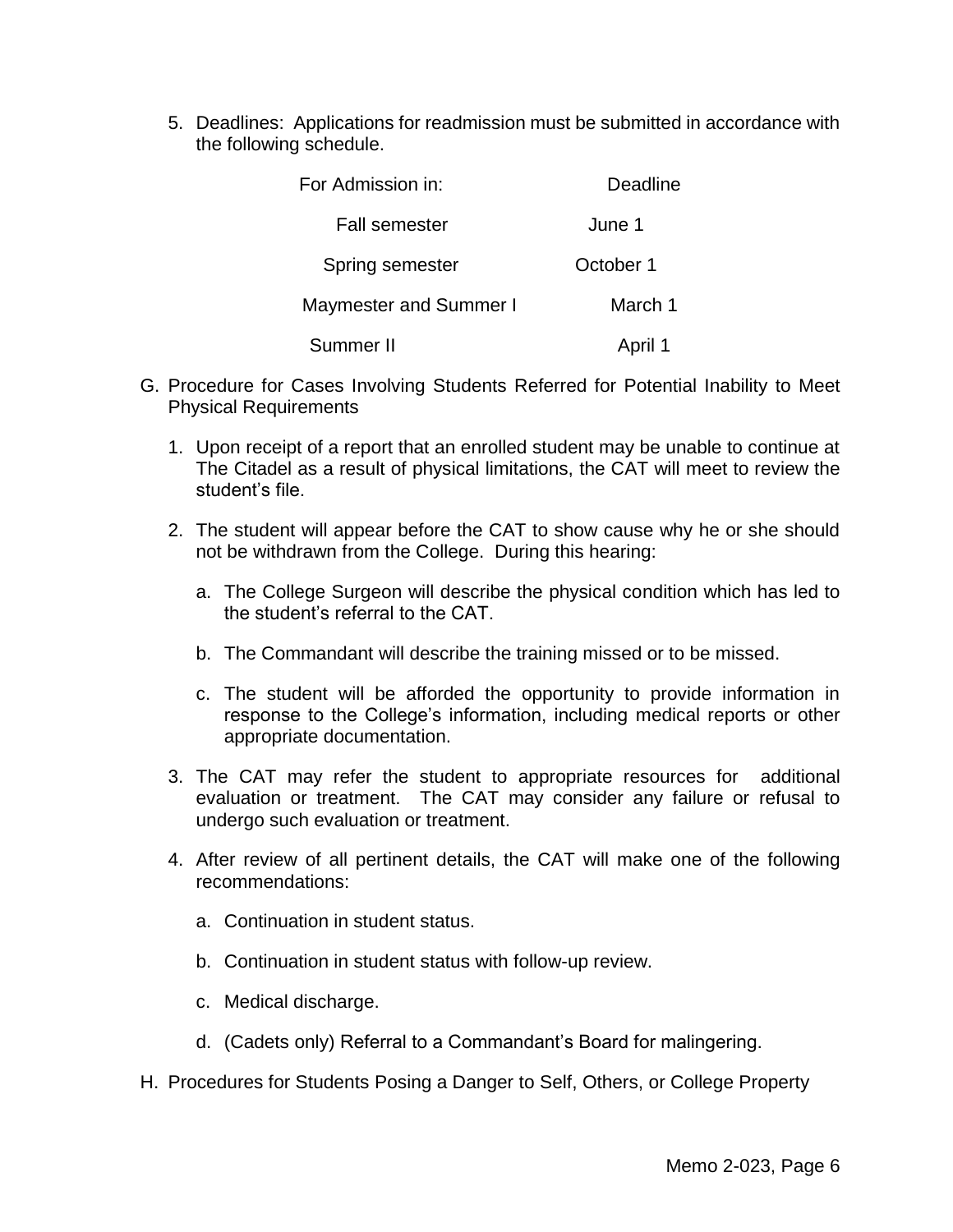Upon receipt of a report that a student may pose a danger to himself / herself, others, or college property, the CAT will meet to implement the assessment process. The most appropriate response, including the time to include the student in the process, will be determined on a case-by-case basis. In cases determined to warrant immediate action, the CAT may initiate a temporary suspension from The Citadel, pursuant to Memorandum 2-9 Temporary Suspension of Students. If the student is hospitalized at any point after receipt of a report, the CAT may delay further action, pending receipt of sufficient information to reach a conclusion, but will confer no less than every two business days until the student returns or is discharged from The Citadel.

- 1. Preliminary information gathering: At any time after its receipt of a report, the CAT may use one or more of the following processes, among others, to collect information about the concern:
	- a. Interviews with all available parties with information about the situation;
	- b. Interviews with the person alleged to have displayed inappropriate/concerning behavior;
	- c. Interview with any identified potential targets of inappropriate/concerning behavior;
	- d. Contacting a student's parents or family members;
	- e. Review of student's academic and disciplinary history;
	- f. Legal/criminal background check;
- 2. Assessment by counselor/mental health professional:
	- a. At any time after receipt of a report alleging that a student is a danger to himself, others, or college property, the CAT may direct the student(s) involved to participate in an assessment at the Counseling Center. The type of assessment will be dependent on the behavior.
	- b. Typically, students are required to participate in a four (4) session assessment by the Counseling Center. Students involuntarily hospitalized for alcohol / drug use are required to participate in an assessment and an eight (8) session group with students who have been involved in similar incidents.
	- c. Students who disagree with the assessment or counseling requirement may request a meeting with the CAT Chair, who may change the requirement to individual counseling or an assessment by an outside agency.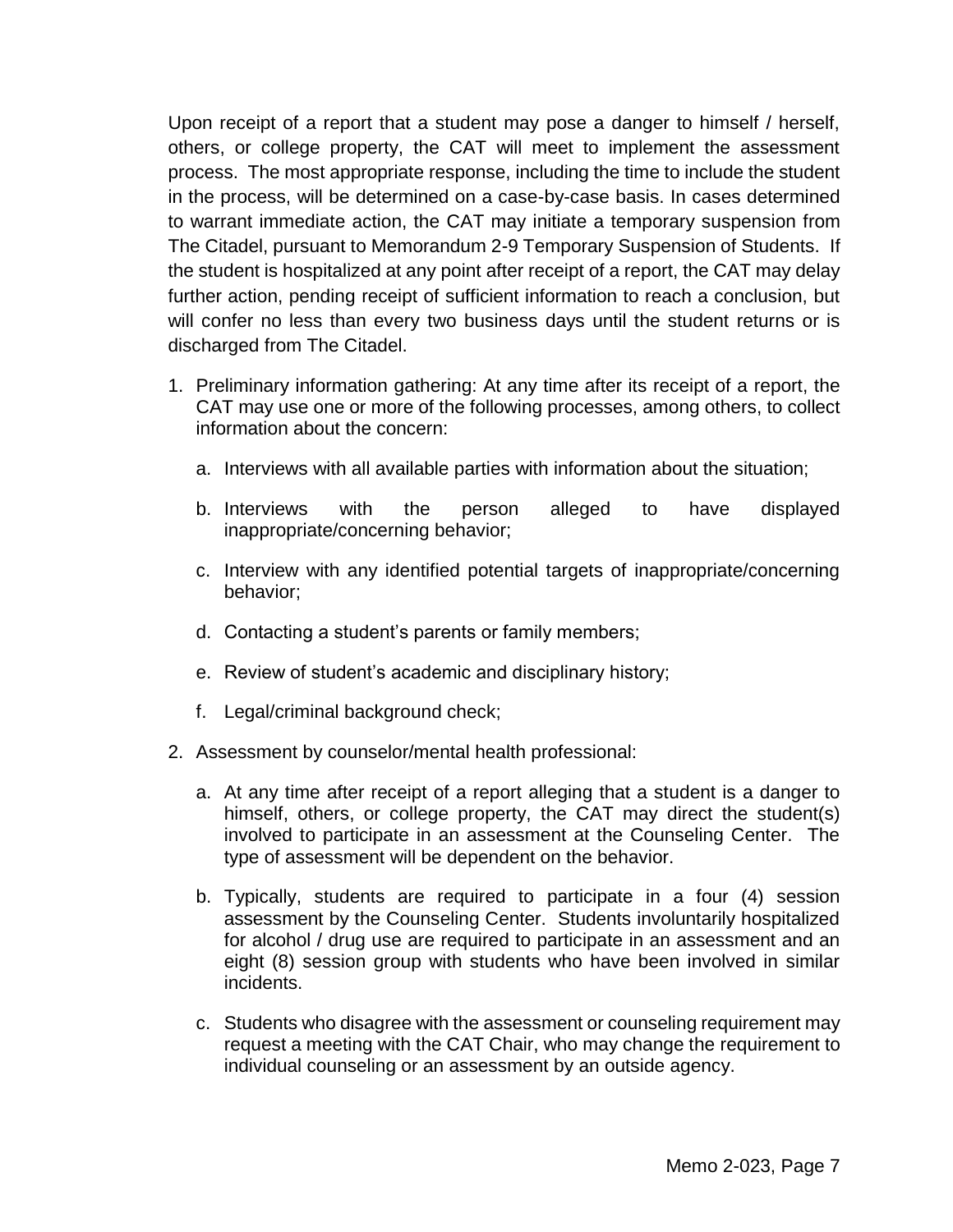- d. Students who fail to comply with the assessment requirement and/or to complete the assessments/groups will also be referred to the College's student conduct system and may be separated from the institution.
- 3. Meeting: At such time as the CAT has received sufficient information to take action, the CAT will meet to determine the level of risk that the behavior / situation poses to the student and to others. The CAT will also determine the College's response. The CAT may, but is not required to, use the Threat Assessment Checklist (Annex B) to determine a Level of Risk (Annex C), and an appropriate Intervention Strategy (Annex D). The CAT may also use any other threat assessment models appropriate to the situation, however, and adopt any Intervention Strategy it deems responsive. In most cases, students are willing to work with the college and obtain the assistance necessary to complete their educational program. In those cases in which a student is not willing to cooperate with the CAT's intervention strategy, the CAT may initiate an Involuntary Withdrawal, pursuant to Memorandum 2-21.
- 4. Follow-up and Monitoring: In addition to any of the specific strategies above, the CAT will determine a plan for follow-up monitoring of each student.
	- a. Any departments, faculty, and staff determined to have a "need to know" will be notified by the Associate Provost, the Director of the Counseling Center, or a designee of either.
	- b. If it is determined by the Director of the Counseling Center, The Citadel Surgeon, or another mental health professional that a student is at risk of harm to self or others, that official may contact the family or guardian, as appropriate, though in coordination with the Provost.
- 5. In all cases, the Provost, Associate Provost for Academic Affairs, or the Director of the Counseling Center, or their designees, will notify the student in writing as soon as is reasonably possible regarding their decisions and inform the student of any conditions of their continued enrollment or re-enrollment. The student will be given an opportunity to speak with a counselor or mental health professional as soon as reasonably possible.
- I. Appeal: Should a student wish to appeal a decision of the CAT, the appeal must be made in writing to the President within five (5) business days of the receipt of the decision. The decision of the President is the college's final decision.
- J. Confidentiality:
	- 1. If a student referred to the CAT is already receiving care at the Counseling Center or an outside mental health provider, information about that student's relationship may not be obtained by the team from those agencies without written authorization from the student.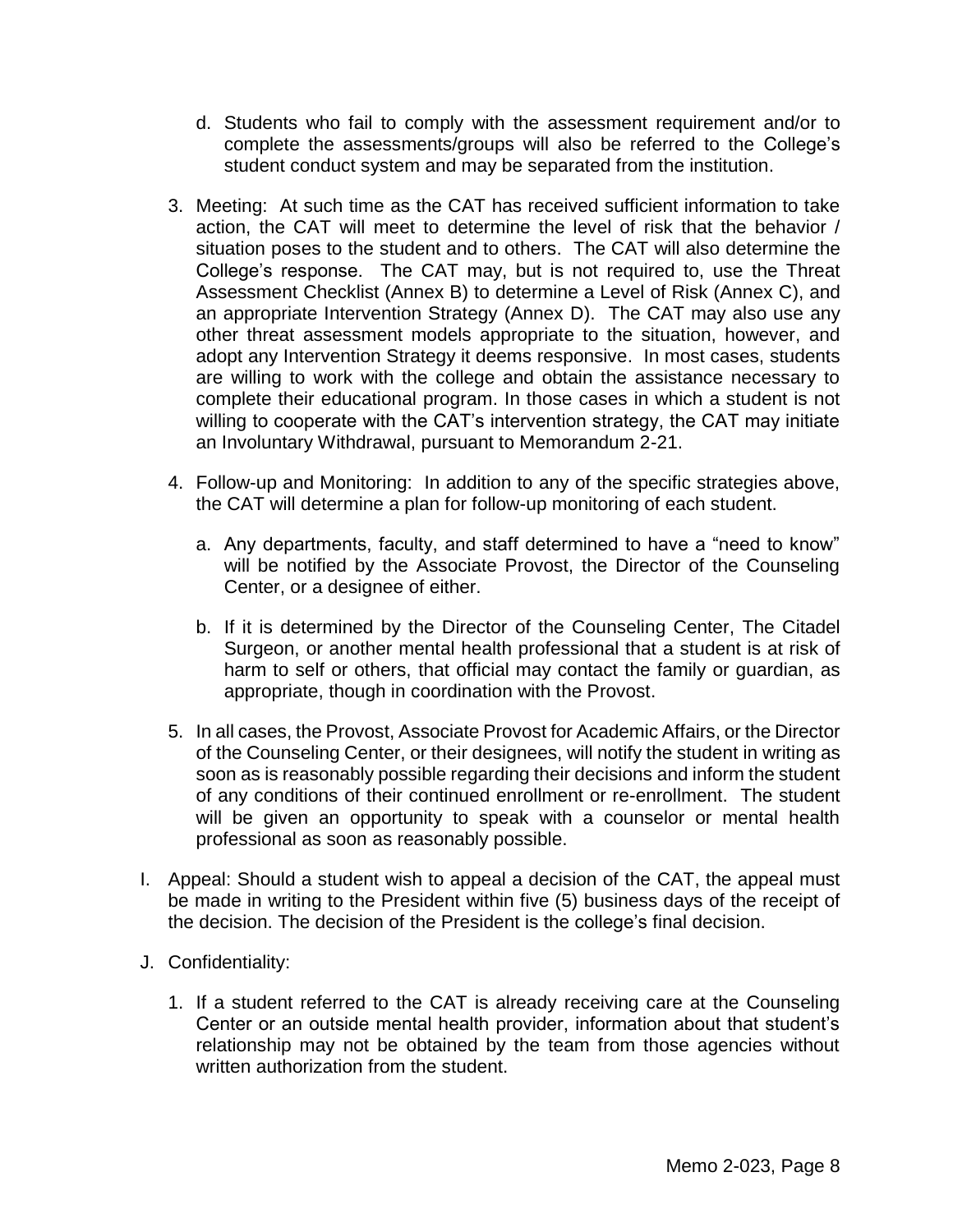- 2. Notes and meeting records taken by CAT members are for personal use only, and shall be maintained by CAT members in a confidential file.
- 3. CAT members may provide each other or faculty/staff involved in a particular case, or outside parties in connection with the situation (such as parents/guardian), with information in situations that concern protecting the health and safety of that student or others in the community.
- 4. The Citadel has a duty to warn members of the community when potential harmful or dangerous situations have been reported and after review by the CAT warrant such notification. In these situations, CAT may breach confidentiality in order to warn potential victims.

### **5. COMPLIANCE:**

Individuals having knowledge of threats or violent acts who fail to report that information to appropriate disciplinary authorities and/or the Campus Assessment Team may be subject to discipline, up to and including separation from The Citadel. Students who fail to comply with a request for assessment and/or conditions of continued enrollment may be referred to the Commandant or Provost, as appropriate, and may be summarily removed from The Citadel.

A student seeking readmission who has been withdrawn pursuant to this policy must reapply, and provide competent evidence that the medical/psychological condition no longer exists, is sufficiently under treatment so as to remove any substantial likelihood of reoccurrence, or that the student is no longer a direct threat.

### **6. NOTES:**

### **A. Dates of official enactment and amendments:**

Approved by Director of Citadel Staff on (Day) (Month) (Year)

Non-substantive changes made on 29 November 2016: Changed "Dean of the Citadel Graduate College" in para 4, sub-para B, sub-para 2, sub-para d.

### **B. Responsible Department:**

Provost

### **C. Responsible Official:**

Director of the Counseling Center

#### **D. Cross References**

Involuntary Withdrawal Policy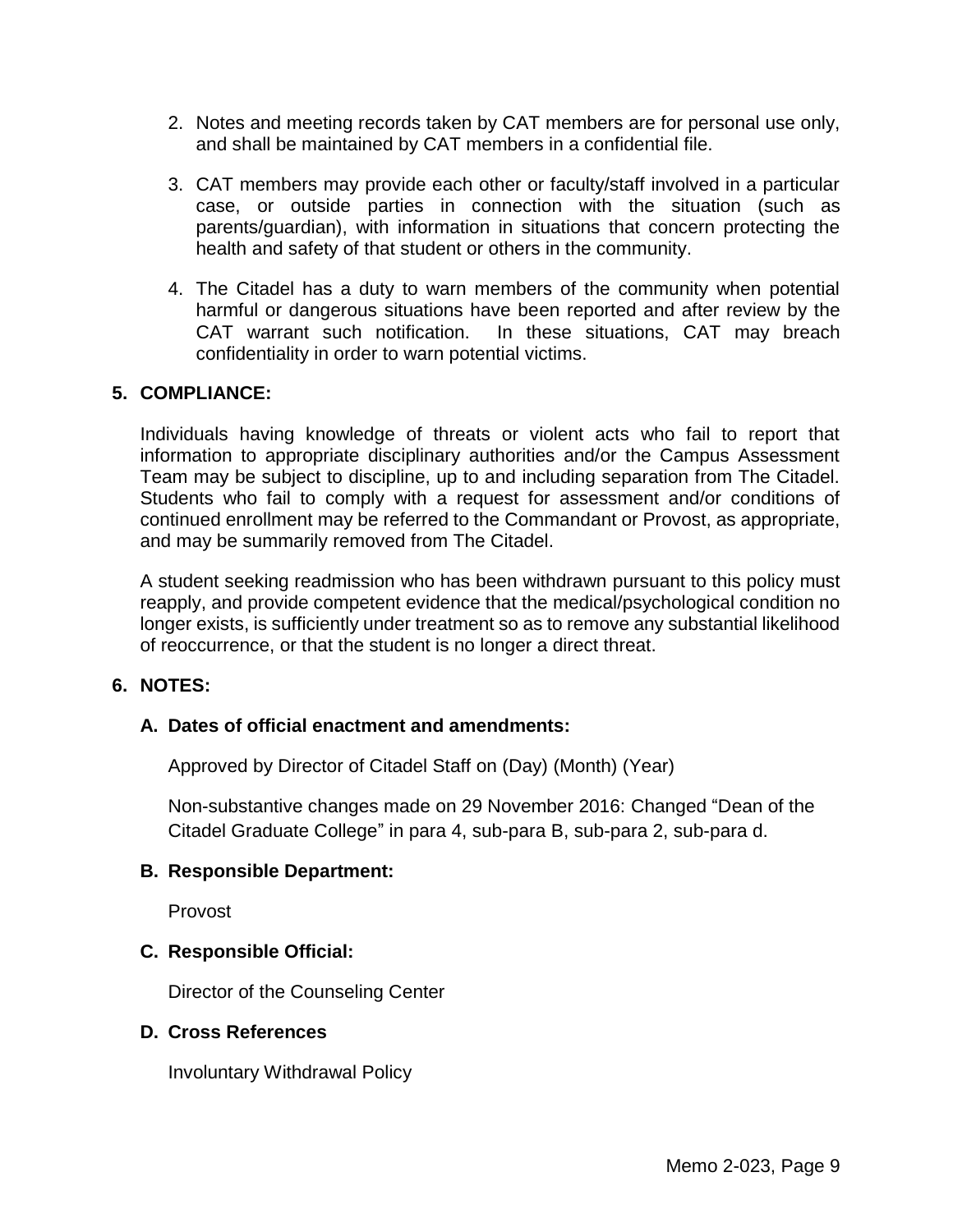## **7. RESCISSION:**

None

## **8. REVIEW**

Annual or biennial.

FOR THE PRESIDENT:

OFFICIAL JOSEPH W. TREZ

Colonel, US Army, Retired

Director of The Citadel Staff

Attachment

- Annex A, Campus Assessment Team Incident Report
- Annex B, Behavior/Threat Assessment Checklist
- Annex C, Levels of Risk
- Annex D, Intervention Strategies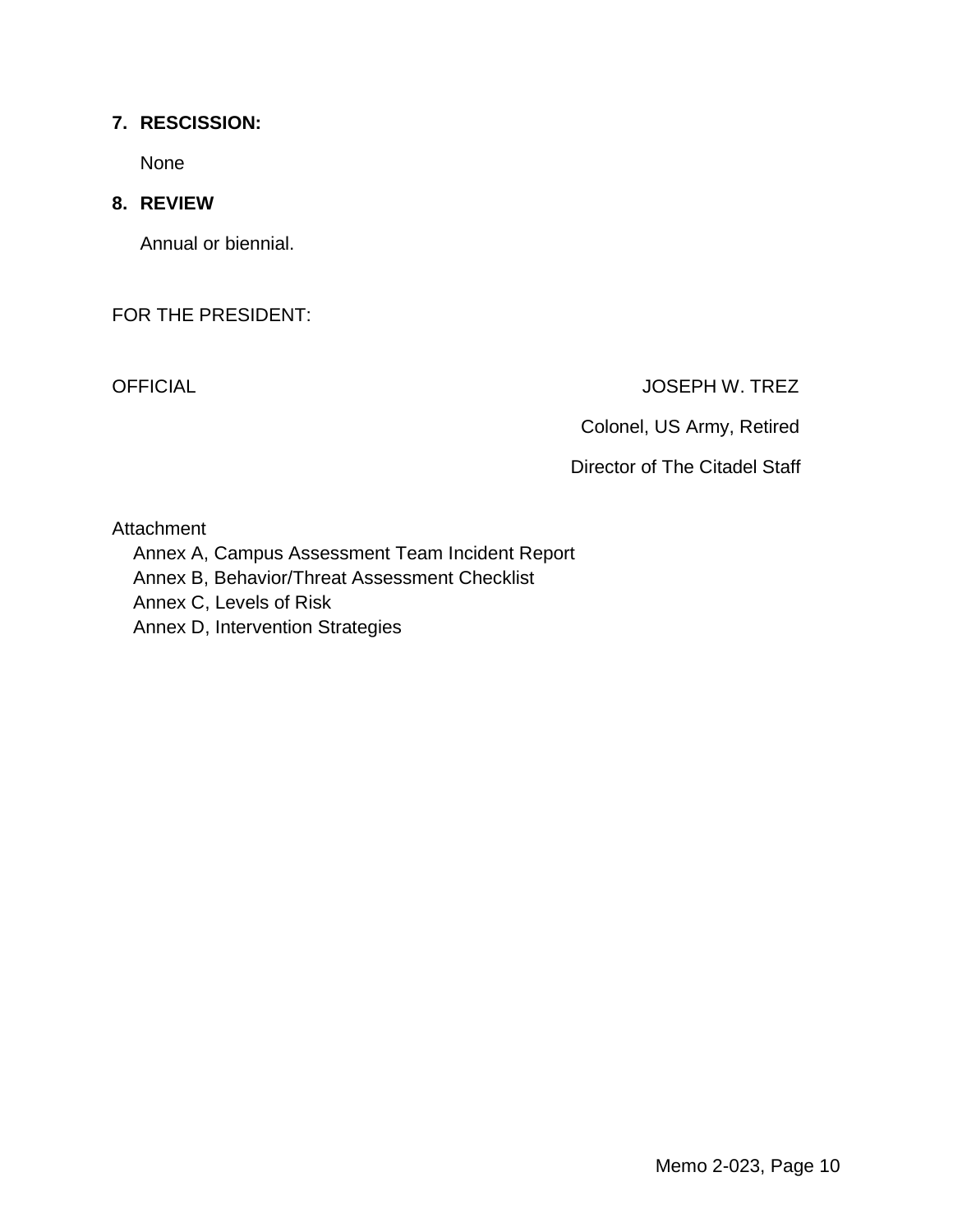## **Annex A**

## **Campus Assessment Team Incident Report**

This Behavioral Incident Report is designed to enable faculty, staff and students to voluntarily report "red flag behaviors" that may raise concerns and incidents of student misconduct at The Citadel. An incident, in this context, is an event that does not warrant immediate intervention. **In the event of an emergency that requires immediate intervention, call 911.** The Behavioral Incident Report will provide a mechanism for responding to individual incidents and will reveal patterns of disruptive behavior of specific students. It will also provide aggregate data on the nature and frequency of disruptions at The Citadel. This report provides a standardized method for recording observations of troublesome behaviors and for alerting staff of potential concerns.

### **Student information: (please enter as much information as possible)**

| <b>Incident Information:</b>                                                                          |  |
|-------------------------------------------------------------------------------------------------------|--|
|                                                                                                       |  |
| Class/Location of incident________________________________ Time of incident<br>$(\text{approximate})$ |  |
| Phone__________________________                                                                       |  |
|                                                                                                       |  |
| Are you a __________student ________ employee _______ other (please explain)                          |  |
| Name(s) of others                                                                                     |  |
| Dlogge provide a detailed departmins of the incident poving perticular offention to the               |  |

Please provide a detailed description of the incident, paying particular attention to the behaviors of the student.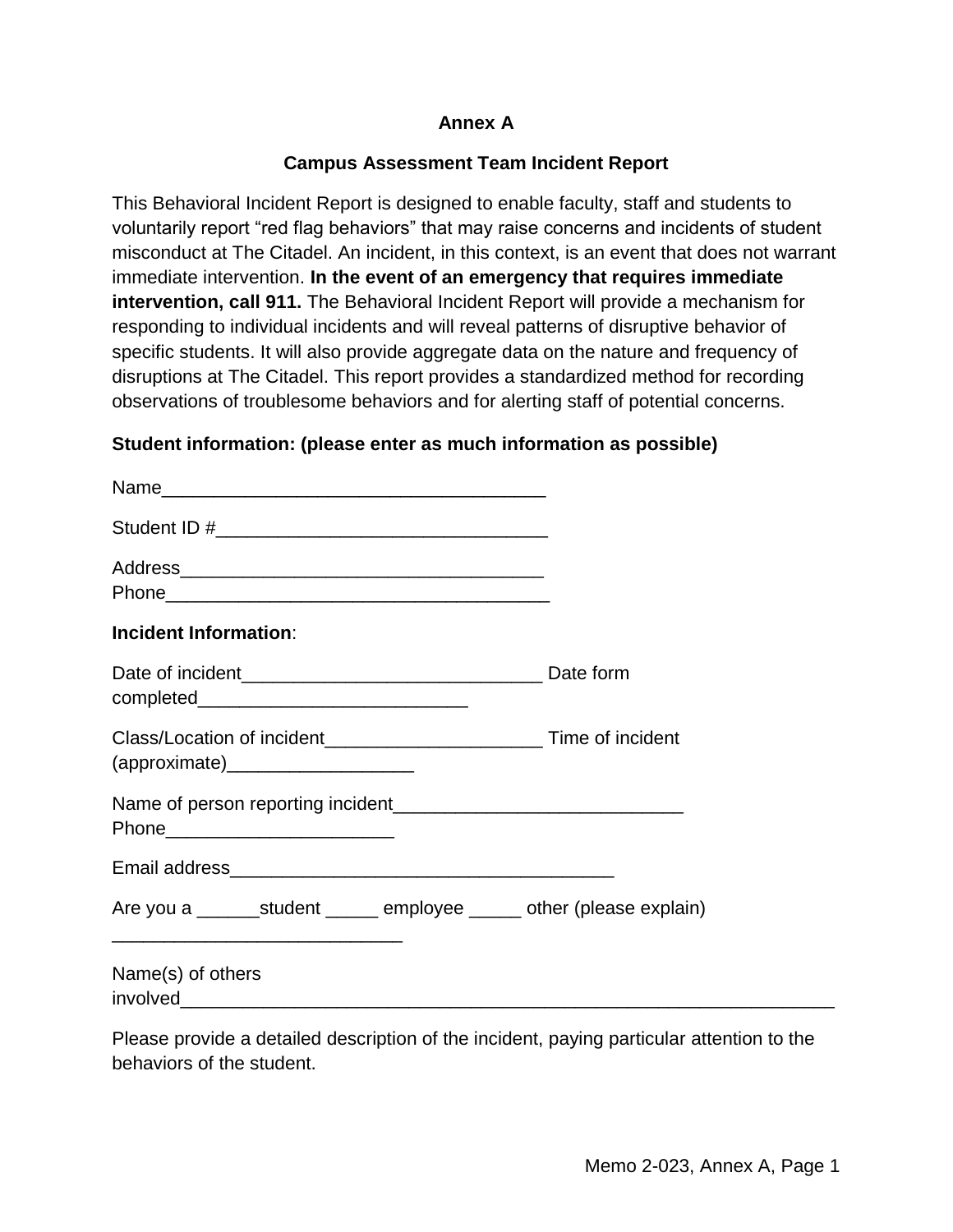Concrete, specific observations are most useful. Avoid providing judgments, assessments and opinions:

Please describe conversations you have had with the student and any action you have taken regarding this incident:

**Please submit completed form to the Office of the Dean of Students.** Individuals are allowed to make anonymous reports, however if a name is not provided it may hamper the team's ability to seek follow up information that may be critical in determining an appropriate course of action. If a name is provided the team will provide feedback regarding actions taken

Emergency Contact Numbers

Emergency: Dial 911 Citadel Public Safety: (843) 953-5114 (811 from campus phone) Citadel Counseling Center: (843)-953-6799 Citadel Infirmary: (843)-953-6847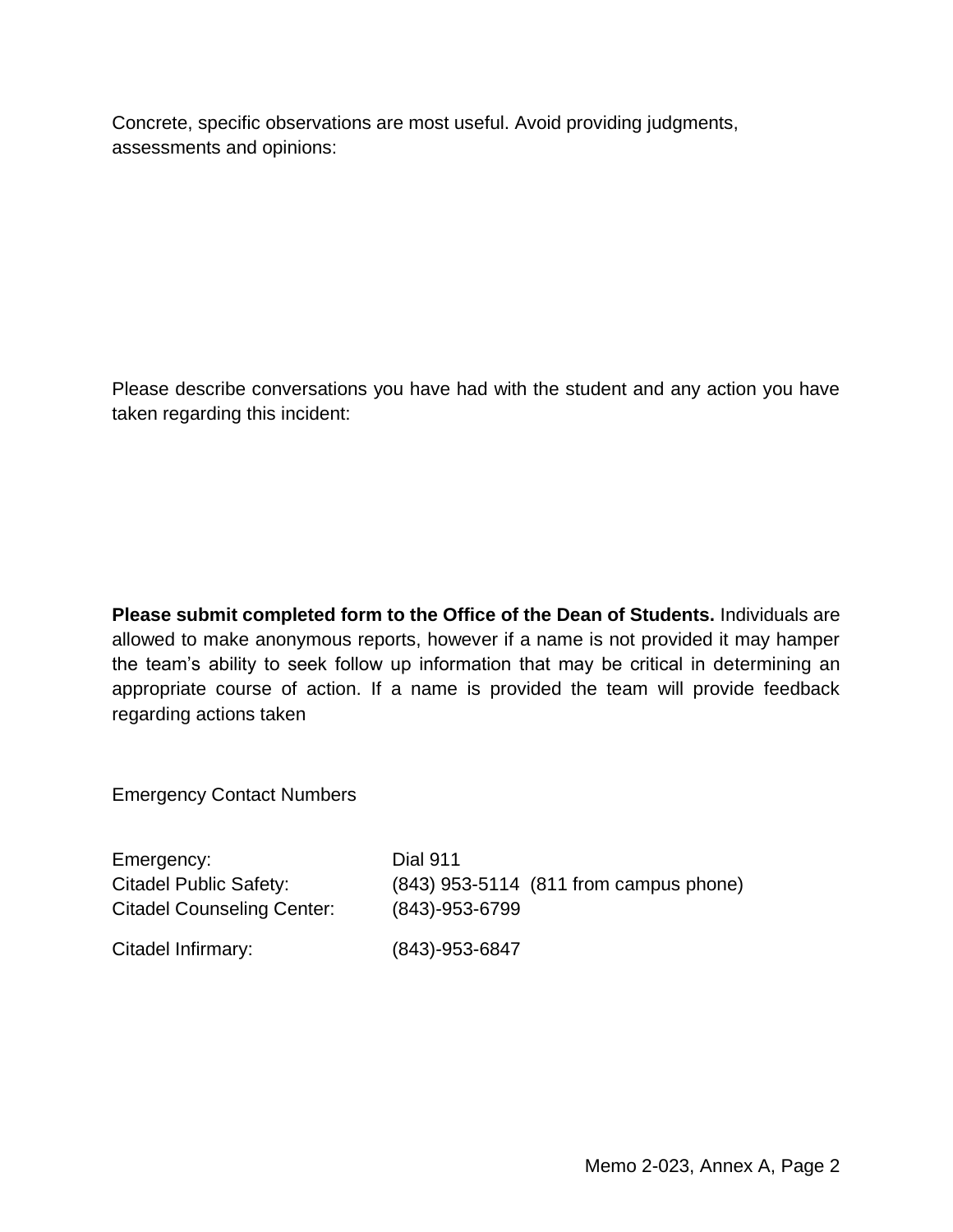## **Annex B**

## **Behavior/Threat Assessment Checklist**

*This checklist is designed to be used by The Citadel's Campus Assessment Team in assessing risks for potential violence by a student who has made a threat (verbally or in writing) or whose actions are suspicious enough that a reasonable person might believe that the student may be prone to violence. This checklist will be used in conjunction with other assessment and intervention tools.*

\_\_\_\_\_\_\_\_\_\_\_\_\_\_\_\_\_\_\_\_\_\_\_\_\_\_\_\_\_\_\_\_\_\_\_\_\_\_\_\_\_\_\_\_\_\_\_\_\_\_\_\_\_\_\_\_\_\_\_\_\_\_\_\_\_\_\_\_\_\_\_\_\_\_\_\_\_\_\_\_\_\_\_

| <b>Student Last Name</b>                                                                                | First | Middle Initial                                                            | Student ID or Birth date |  |  |
|---------------------------------------------------------------------------------------------------------|-------|---------------------------------------------------------------------------|--------------------------|--|--|
| Observed or known behaviors:                                                                            |       |                                                                           |                          |  |  |
| $\Box$ has access to weapons                                                                            |       |                                                                           |                          |  |  |
| $\Box$ appears to have fascination with weapons or explosives                                           |       |                                                                           |                          |  |  |
| $\Box$ is knowledgeable about or has used weapons                                                       |       |                                                                           |                          |  |  |
| □ has history of bringing weapon to school                                                              |       |                                                                           |                          |  |  |
| $\Box$ has made recent threats to act out violently                                                     |       |                                                                           |                          |  |  |
| $\Box$ has provided evidence of making plans to act out violently, named a specific target for violence |       |                                                                           |                          |  |  |
| □ history of arrests/convictions for violent acts                                                       |       |                                                                           |                          |  |  |
| $\Box$ identifies contingencies that would provoke an act                                               |       |                                                                           |                          |  |  |
| □ is brooding over an event in which he/she was perceived to be unfairly treated                        |       |                                                                           |                          |  |  |
| □ expresses unreasonable feelings of being persecuted by others                                         |       |                                                                           |                          |  |  |
| □ has experienced a recent life stressor or event                                                       |       |                                                                           |                          |  |  |
| $\Box$ appears to be a loner and reveals having no close friends                                        |       |                                                                           |                          |  |  |
| $\Box$ has a history of being bullied or teased                                                         |       |                                                                           |                          |  |  |
| I does not show concern for legal or personal consequences                                              |       |                                                                           |                          |  |  |
| $\Box$ appears to lack appropriate empathy or remorse                                                   |       |                                                                           |                          |  |  |
| □ has threatening and/or loud speech, disorganized speech                                               |       |                                                                           |                          |  |  |
| $\Box$ is observed as maintaining prolonged stares                                                      |       |                                                                           |                          |  |  |
|                                                                                                         |       | $\Box$ is observed with signs of agitation (pacing, clenched fists, etc.) |                          |  |  |
|                                                                                                         |       |                                                                           |                          |  |  |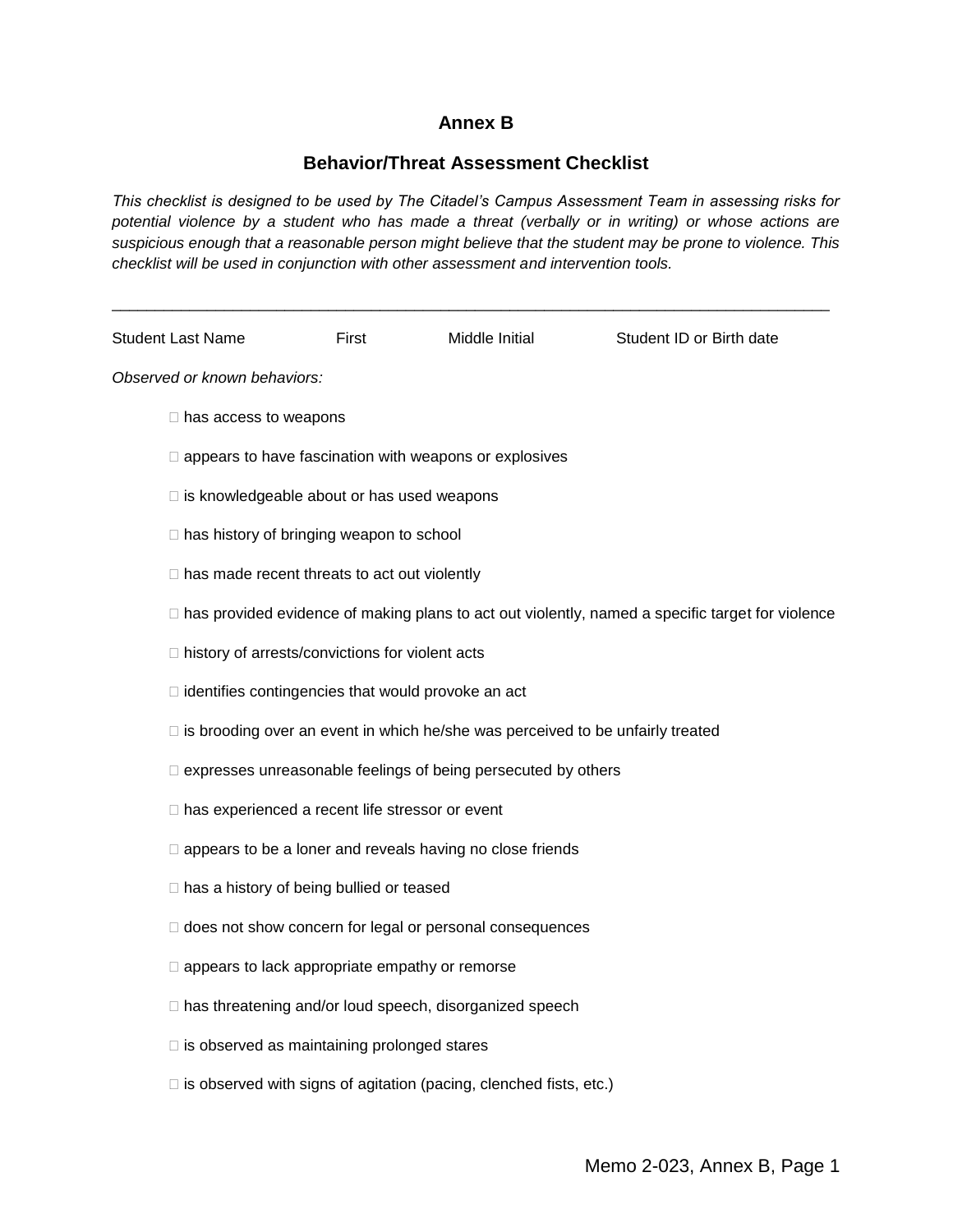- reveals feelings of depression, hopelessness, despair
- $\Box$  refuses to communicate
- $\Box$  known to abuse alcohol or to use illicit drugs
- $\Box$  constantly blames others and refuses to take responsibility
- $\Box$  identifies with offenders, praises other school violence events
- □ engaged in property damage
- $\Box$  other students/staff/faculty are afraid of this student
- $\square$  says they have no options or there is no way out for them
- appears suicidal
- $\Box$  prior suicide attempts and self infliction of injuries
- $\Box$  history of obsessively following or stalking others
- $\Box$  has thought insertion, someone putting thoughts into their head

\_\_\_\_\_\_\_\_\_\_\_\_\_\_\_\_\_\_\_\_\_\_\_\_\_\_\_\_\_\_\_\_\_\_\_\_\_\_\_\_\_\_\_\_\_\_\_\_\_\_\_\_\_\_\_\_\_\_\_\_\_\_\_\_\_\_\_\_\_\_\_\_\_\_\_\_\_\_\_\_\_\_\_

- $\Box$  auditory, command, or visual hallucinations
- $\Box$  diminished self care (dirty, disheveled, poor hygiene)
- □ psychiatric disorder diagnosis
- $\square$  gang membership

#### *Behavioral Intervention Team Assessment:*

- $\Box$  High Risk
- □ Moderate Risk
- □ Low Risk

Chair, Campus Assessment Team Date by the Chair, Campus Assessment Team Date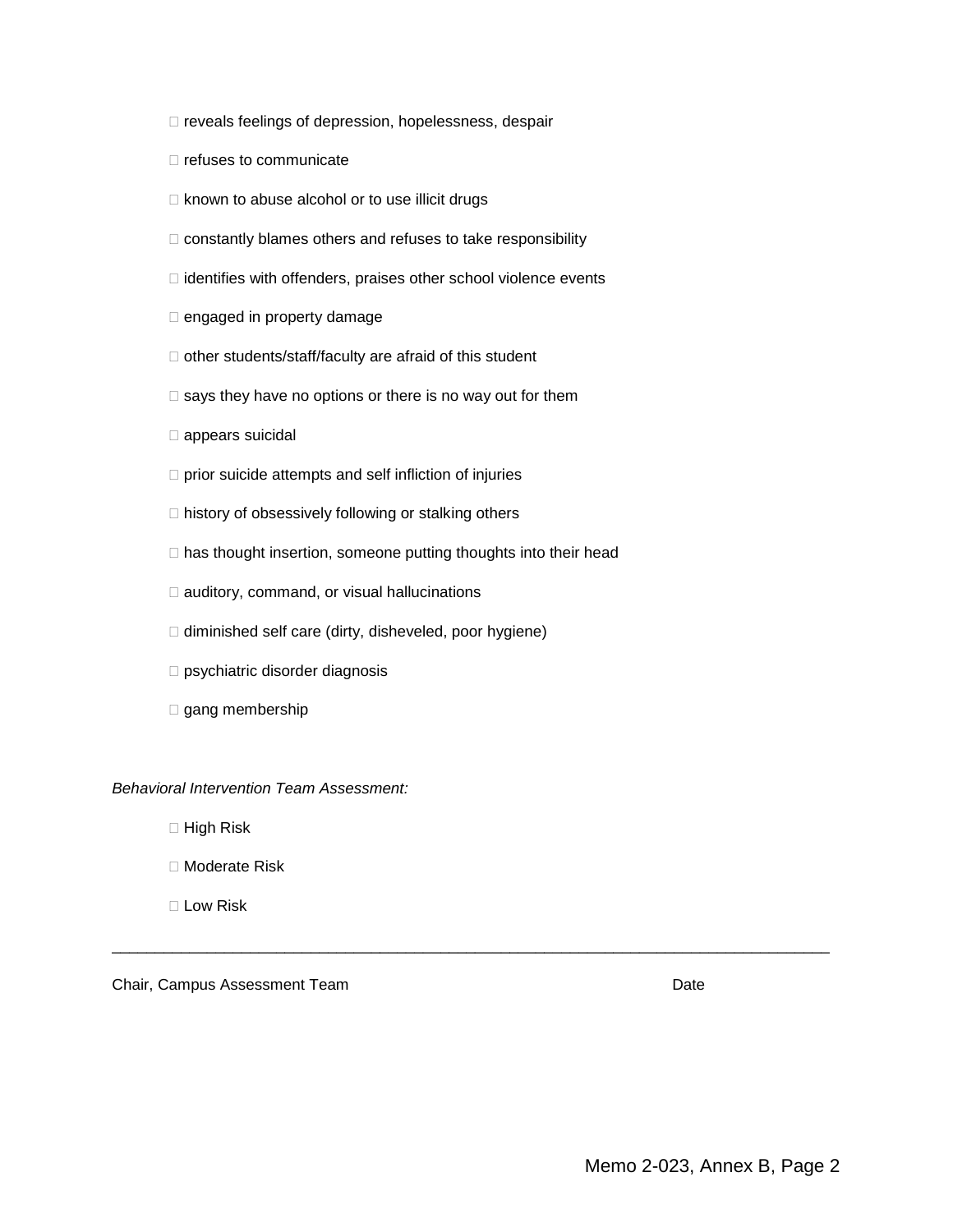# **Annex C**

## **Levels of Risk**

Levels of Risk: Based on all data gathered, the CAT may use the following scale to determine the level of risk that the behavior/situation poses to the student and to others.

- 1. Mild Risk
	- a. Disruptive or concerning behavior
	- b. Student may or may not show signs of distress
	- c. No serious threat to the student of concern or others
- 2. Moderate Risk
	- a. More involved or repeated disruption likely distressed or low-level disturbance
	- b. Possible threat to self or others but unlikely to substantiate
	- c. Threat is vague and indirect
	- d Information about threat or threat itself is inconsistent, implausible or lacks detail
	- e. Threat lacks realism
	- f. Content of threat suggests threatener is unlikely to carry it out
- 3. Elevated Risk
	- a. Seriously disruptive incident(s)
	- b. Exhibiting clear distress, more likely disturbance
	- c. Threat made or present
	- d. Threat is vague and indirect, but may be repeated or shared with multiple reporters
	- e. Information about threat or threat itself is inconsistent, implausible or lacks detail
	- f. Threat lacks realism, or is repeated with variations
	- g. Content of threat suggests threatener is unlikely to carry it out
- 4. Severe Risk
	- a. Disturbed or advancing to dysregulation
	- b. Threat made or present
	- c. Threat is vague but direct, or specific but indirect (type of threat v. object of threat)
	- d. Likely to be repeated or shared with multiple reporters
	- e. Information about threat or threat itself is consistent, plausible or includes increasing detail of a plan (i.e., time, place)
	- f. Threat likely to be repeated with consistency (may try to convince listener they are serious)
	- g. Content of threat suggests threatener may carry it out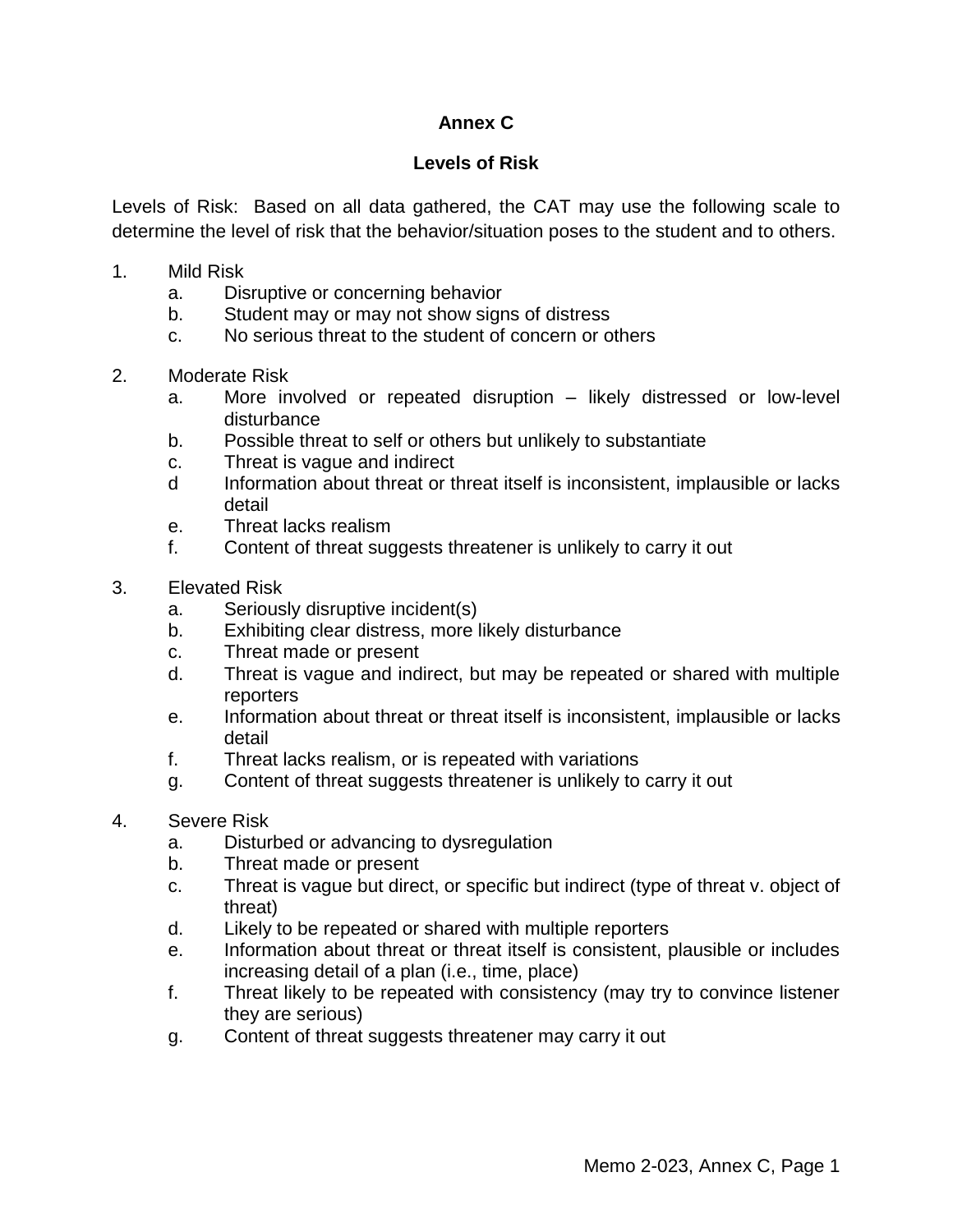## 5. Extreme Risk

- a. Student is dysregulated (way off their baseline) or medically disabled
- b. Threat made or present
- c. Threat is concrete (specific and direct)
- d. Likely to be repeated or shared with multiple reporters
- e. Information about threat or threat itself is consistent, plausible or includes specific detail of a plan (i.e., time, place), often with steps already taken
- f. Threat likely to be repeated with consistency
- g. Content of threat suggests threatener will carry it out (reference to weapons, means, target)
- h. Threatener may appear detached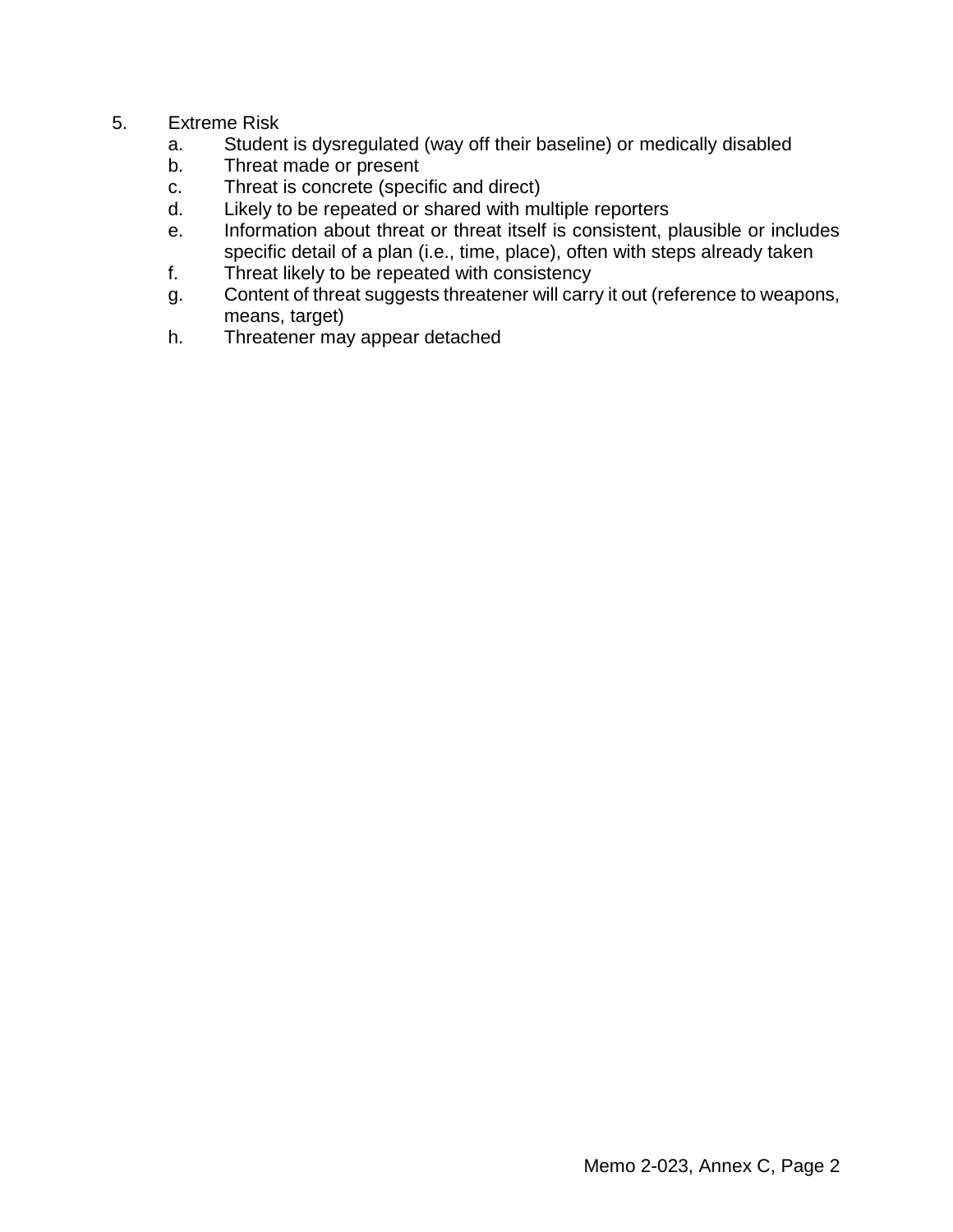## **Annex D**

## **Intervention Strategies**

- A. BEHAVIORAL OR TREATMENT PLAN: The Citadel may require that the student meet certain conditions regarding the student's behavior over a specified period of time if he/she is to remain enrolled. Conditions could include availing him or herself of supportive services or accommodation arrangements. Such agreement shall be made only in mild or moderate risk situations and not with any student whose behaviors indicate harm or danger to themselves or any member of the community.
- B. REFERRAL TO CITADEL AND/OR COMMUNITY RESOURCES: The CAT may refer the student to the counseling center for intervention and connection with appropriate mental health professionals. CAT may also require a student to engage in a cooperative, committed relationship with a counselor, the counseling center, or with an appropriate outside counseling or psychiatric agency before continuing as a student. Additionally, The Citadel may stipulate that a student provide information from an outside counselor, counseling agency, or psychiatrist indicating the student's ability to continue at The Citadel.
- C. VOLUNTARY WITHDRAWAL: Based on discussion with a counselor or member of the CAT, the student may initiate withdrawal from The Citadel for medical or psychological reasons demonstrated to the satisfaction of the President. At the discretion of the President, arrangements can be made for tuition refund or crediting, incomplete grades or other academic accommodations to aid in the transition of the student to resources better able to support their mental and/or psychological needs.
	- 1) The withdrawal agreement will specify the reasons for withdrawal, and place a hold on the student's registration status until the student is eligible for reinstatement.
	- 2) The agreement will specify the period for withdrawal and detail any conditions necessary for reinstatement.
- D. INVOLUNTARY WITHDRAWAL: In extreme risk situations, the CAT may find it necessary to recommend to the President an immediate removal from The Citadel for a student who is unable or unwilling to comply with the requests of the CAT or agree to a voluntary withdrawal.